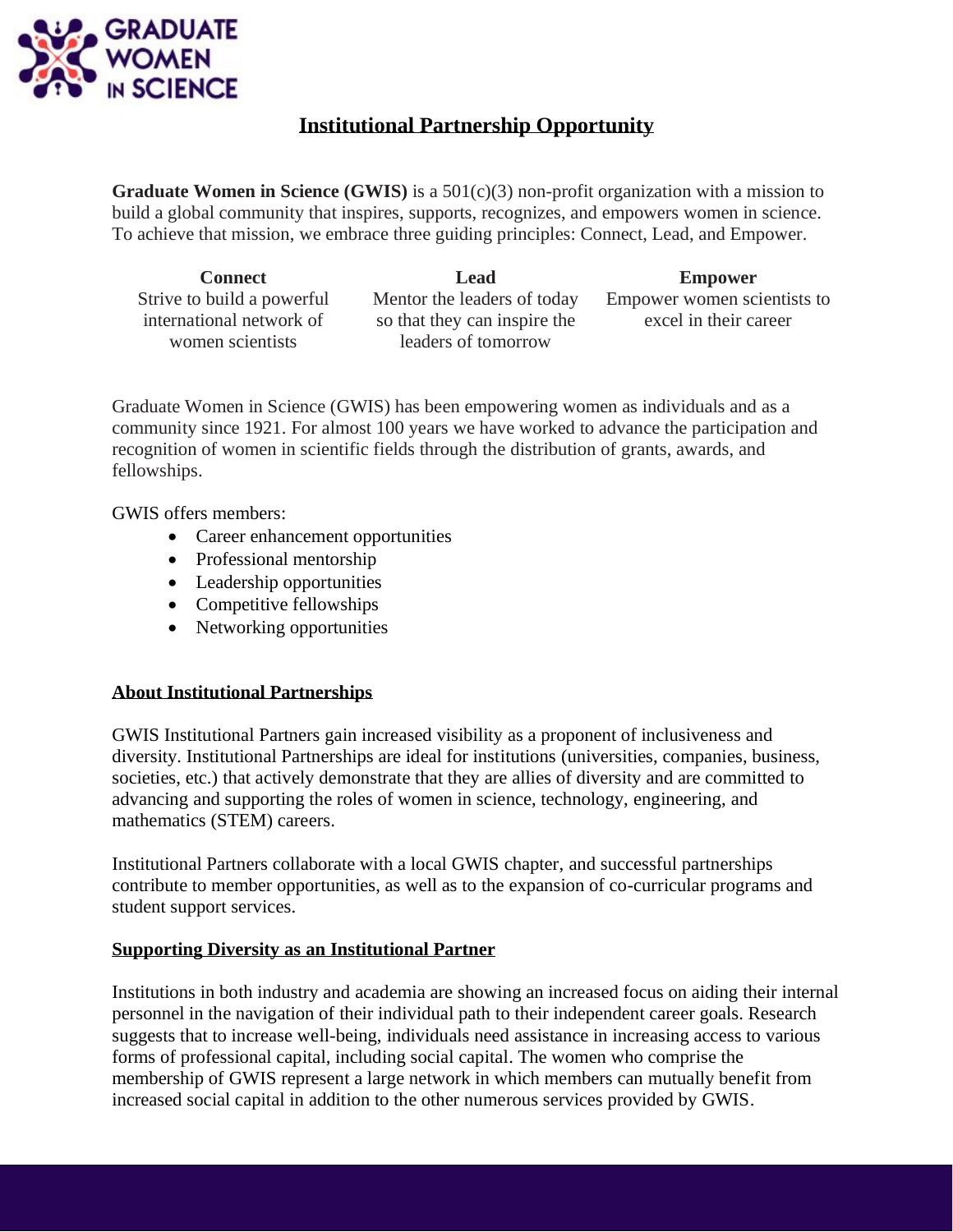

# **Partnership Tiers and Benefits**

Our goal is to promote our partners commitment to GWIS, its mission, and GWIS chapters.

## **Partnership Tiers**

GWIS offers three tiers of Institutional Partnership:

- **Tier 1: Connect \$600** annually: Includes memberships for up to five (5) graduate students, one (1) undergraduate student, and one (1) professional;
- **Tier 2: Lead \$1,200** annually: Includes memberships for up to eleven (11) graduate students, five (5) undergraduate students, and one (1) professional;
- **Tier 3: Empower – \$3,000** annually: Includes memberships for up to thirty-one (31) graduate students, six (6) undergraduate students, and two (2) professionals.

## **Partnership Benefits**

GWIS offers the following benefits for all Institutional Partnership tiers:

- Recognition of partnership on the GWIS website;
- Access to the full range of online resources on topics including leadership development, equitable workplaces, innovation, entrepreneurship, and advocacy;
- A digital subscription to GWIS e-newsletters which provide news, career advice, research information, and funding opportunities;
- Tier 2 and Tier 3 partners receive a discounted rate for an exhibitor table at the annual National Conference;
- Tier 3 partners are listed in the program at the annual National Conference and have the option to contribute promotional literature or items at the annual National Conference.

|                                    | Tier 1: Connect | Tier 2: Lead | Tier 3: Empower |
|------------------------------------|-----------------|--------------|-----------------|
|                                    | \$600           | \$1,200      | \$3,000         |
| Memberships*                       |                 |              |                 |
| <b>Graduate Student</b>            |                 | 11           | 31              |
| Affiliate (Undergraduate)          |                 |              |                 |
| Professional                       |                 |              |                 |
| Institutional logo on GWIS website |                 |              |                 |
| Access to GWIS online resources    |                 |              |                 |
| <b>GWIS</b> Digital Subscriptions  |                 |              |                 |
| <b>National Conference</b>         |                 |              |                 |
| Discounted exhibitor table         |                 |              |                 |
| Listed in program                  |                 |              |                 |
| Promotional literature/items       |                 |              |                 |

\*Membership types include: Professional, non-student members; graduate student members (currently enrolled in an advanced degree program); and affiliate members (undergraduate students or individuals who support the GWIS organization but do not hold a baccalaureate or higher degree).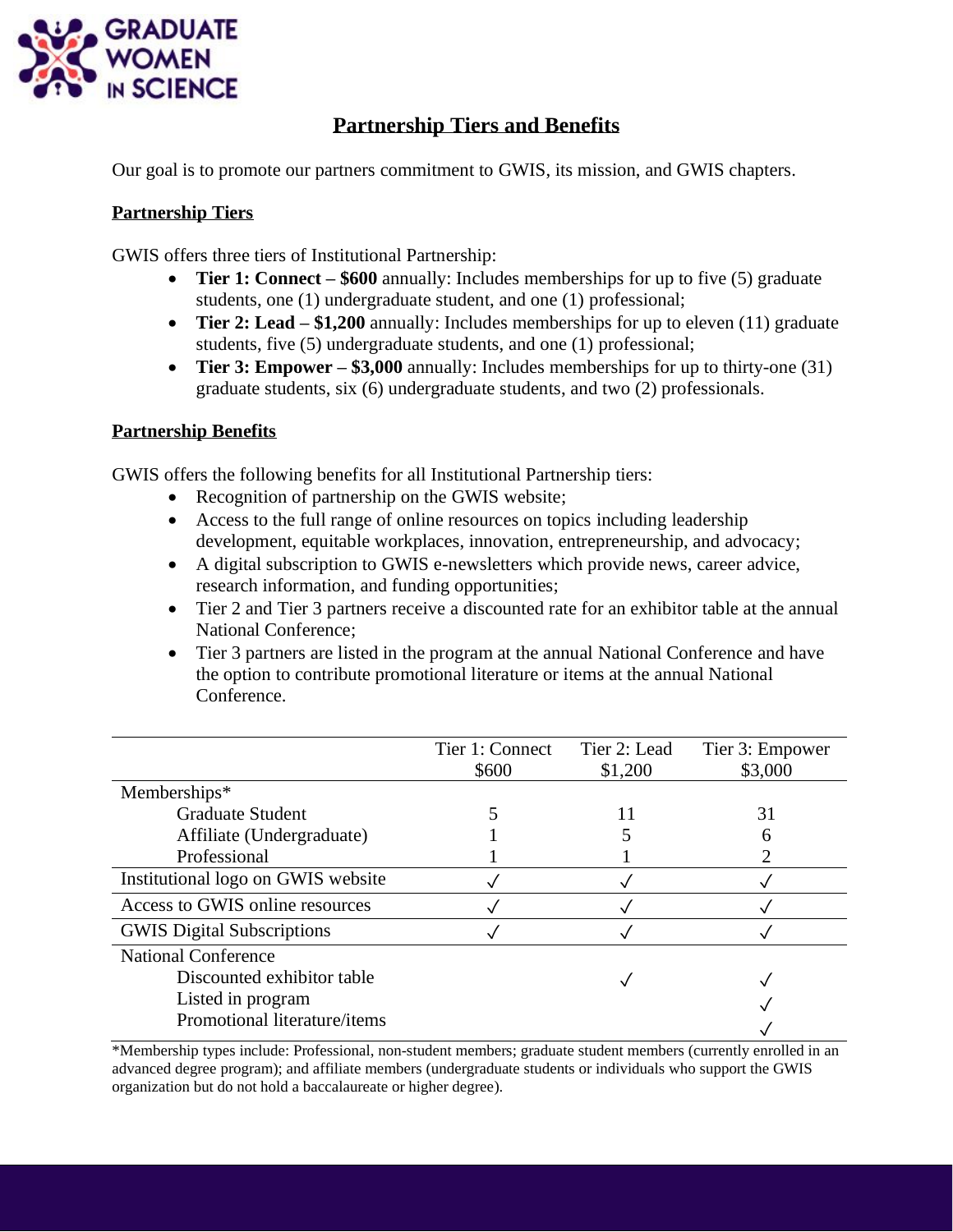

# **Allocation of Partnership Funds**

Institutional partnerships ensure mutual support and close communication between GWIS, the collaborating GWIS chapter, and the partnered institution.

Each collaborating chapter allocates funds as they see fit. For example, chapters have scholarships, workshops, networking, panels, scientific research seminars. Please contact your collaborating GWIS chapter for more detail about events and programming.

### **Fund Allocation**

Approximately 65% of Institutional Partnership funds are invested back into the collaborating GWIS chapter.

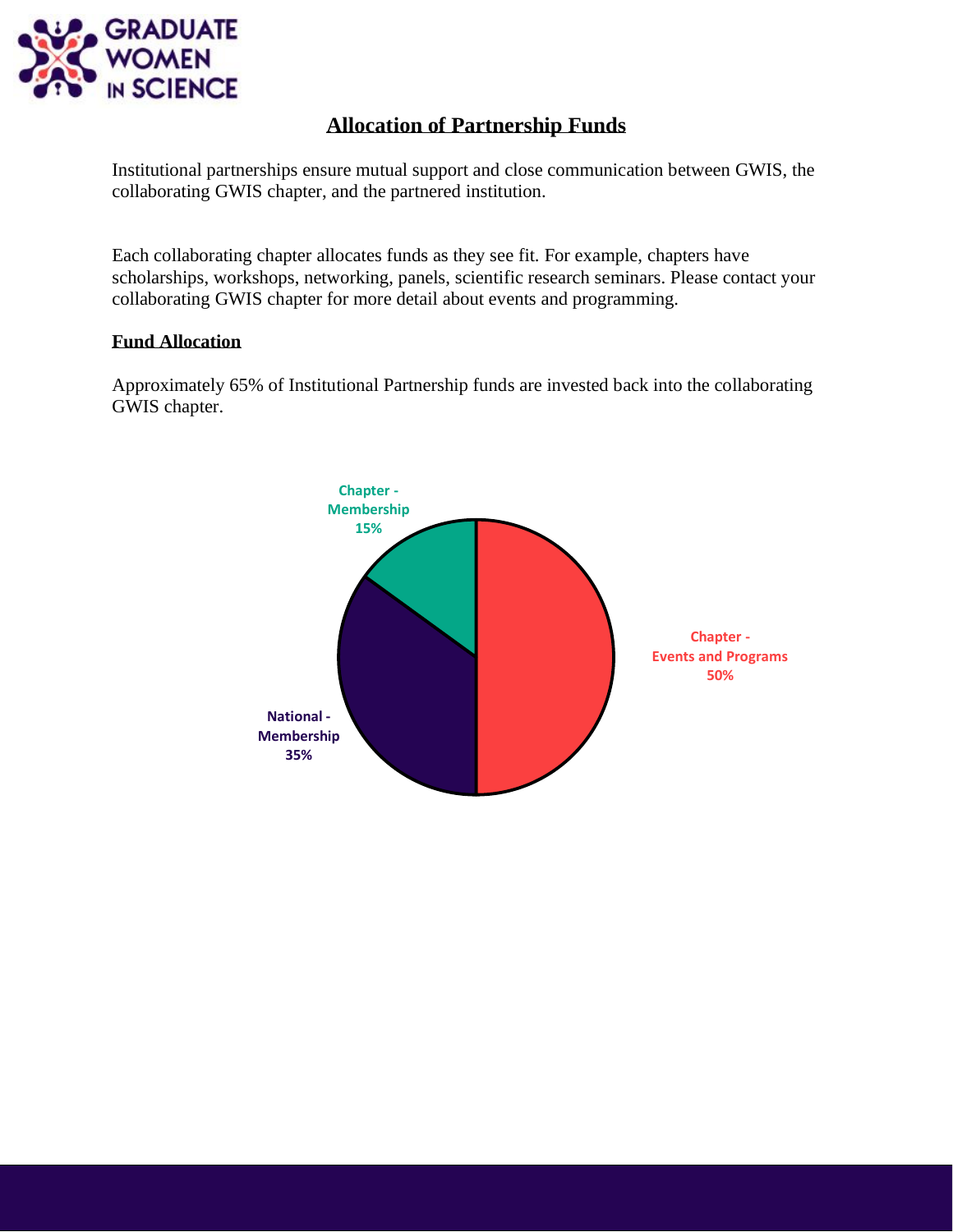

# **Institutional Partnership Application**

Institutional Memberships consist of a 12-month term that begins on the date of initial application acceptance.

| Partnership Tier:                 | Connect | Lead  | Empower |  |  |  |  |
|-----------------------------------|---------|-------|---------|--|--|--|--|
|                                   |         |       |         |  |  |  |  |
| <b>Institution Name</b>           |         |       |         |  |  |  |  |
| <b>Institution Address Line 1</b> |         |       |         |  |  |  |  |
| <b>Institution Address Line 2</b> |         |       |         |  |  |  |  |
| Institution City, State, and Zip  |         |       |         |  |  |  |  |
| <b>Primary Contact</b>            | Name    | Phone | Email   |  |  |  |  |
| <b>Collaborating Chapter</b>      |         |       |         |  |  |  |  |
| Primary Contact at Chapter        |         |       |         |  |  |  |  |

For questions or more details contact: [membership@gwis.org](mailto:membership@gwis.org)